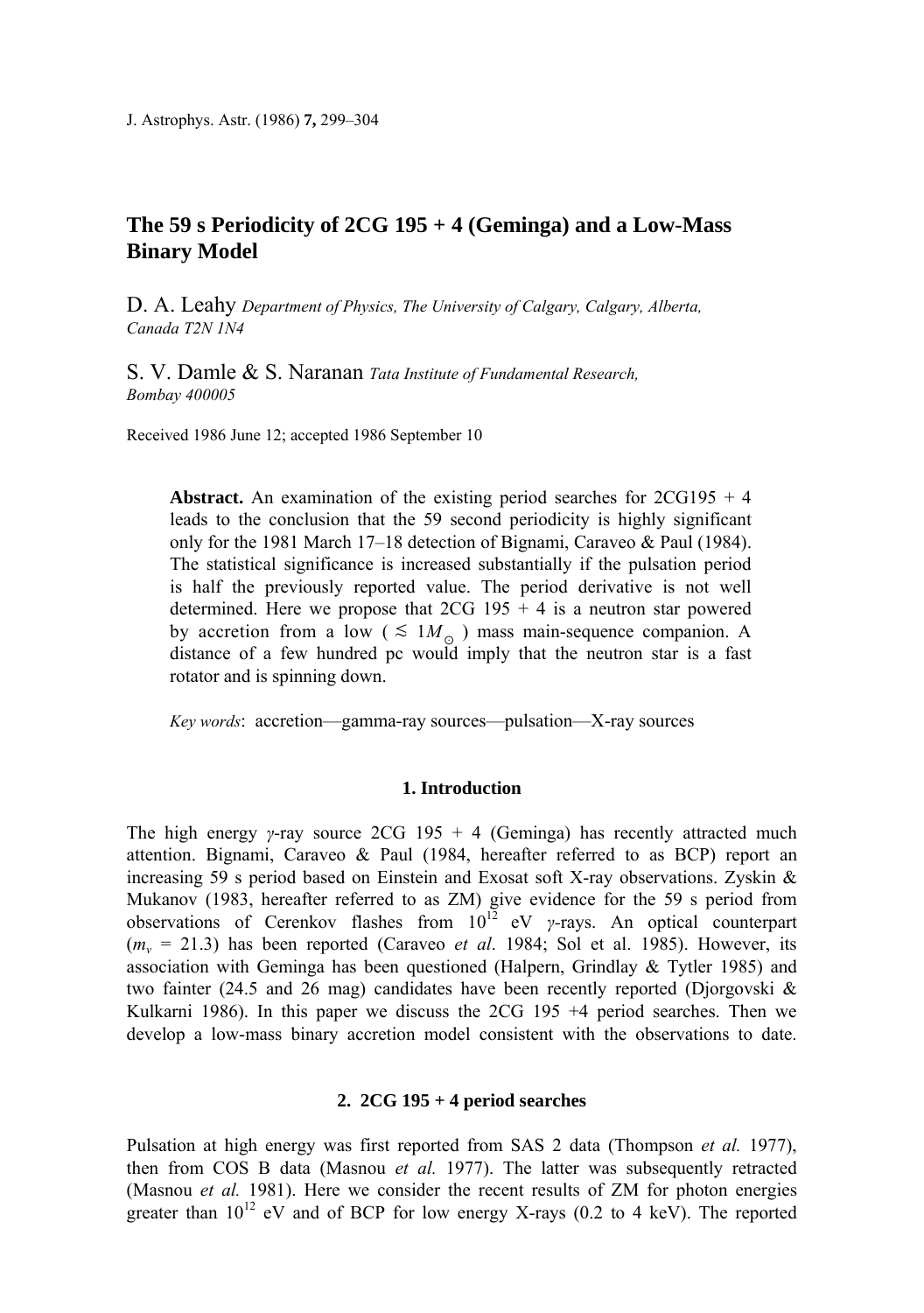detections are summarized in Table 1. The uncertainty in the period was not given by BCP. We quote for the period uncertainty, the spacing between statistically independent periods,  $P^2/(2T_s)$ , with  $T_s$  the timespan of the data set. The highest  $\chi^2$  value from the searches, all of which used epoch folding, is given in column 3, and the number of degrees of freedom (number of bins minus 1) in column 4. ZM used 10 degrees of freedom instead of the correct 18 (Buccheri *et al*. 1985 have previously pointed this out).  $P_1$  is the probability using Pearson's  $\chi^2$  test, that a single trial will yield by chance (with no signal) a  $\chi^2$  value greater than the value in column 3. *N*is the number of trial periods and  $P_N$  is the probability that the  $\chi^2$  value of column 3 is exceeded by chance in *N* trials.

 Applying the run test (Eadie *et al*. 1971) to the folded light curves yields chance probabilities of 0.51 (1981 Feb.6–8), 0.64(1981 March 17–18) and 0.41(1983 Sep. 9), for joint chance probabilities (=  $p_1p_2[1 - \ln (p_1 p_2)]$ ) of 0.14, 4.1 × 10<sup>-3</sup> (4.5 × 10<sup>-2</sup>), 0.05  $(0.68)$  respectively, where the values in parantheses are for the  $10<sup>4</sup>$  step searches Thus the confidence levels of March 17–18, 1981 detection is high, 95.5 to 99.6 per cent, whereas the confidence levels of the other four are low.

We note here that no epoch folding has been done at the statistically independent periods around 30 s (half the 60 s period) despite the appearance of a double peak separated by 5 bins in the 10-bin folded curve. Α simple folding at 59.737/2 s and 60.056/2 s of the 1981 March 1718 and 1983 September 4 light curves in the 5 bins yields  $\chi^2$  values of 35.60 and 30.14; *i.e.* single-trial chance probabilities of 3.5  $\times$  10<sup>-7</sup> and  $4.6 \times 10^{-6}$  respectively. The associated increase in confidence level indicates the true period may be near 30 s.

For the light curves of ZM and BCP we find measured amplitudes  $(n_{\text{max}} - n_{\text{min}})$  $(n_{\text{max}} + n_{\text{min}})$  of  $0.36 \pm 0.09$  (1981 February 6–8)and  $0.41 \pm 0.07$  (1981 March 17–18)and  $0.38 \pm 0.10$  (1983 September 9). From the  $\chi^2$  values the expected amplitudes for a sine wave (*e.g.* see Equation (15) of Leahy *et al.* 1983) are 0.15, 0.20 and 0.21 respectively. These values are consistently less than the first set because of the large contribution of single bins to  $\chi^2$  in all the three observed light curves. One might take this to imply that the light curves cannot be dominated by a single harmonic. However, considering the high chance probabilities for all but the 1981 March detection, the high single bins are likely to be of statistical origin. The uncertainties in the period determination are less than the period changes between measurements. The SAS 2 and COS Β periods give  $\dot{P}/P \simeq 4 \times 10^{-11} \text{ s}^{-1}$ , whereas the two ZM periods give  $\dot{P}/P \simeq -5 \times 10^{-11} \text{ s}^{-1}$  and the three BCP periods give  $\dot{P}/P \approx 8 \times 10^{-11} \text{ s}^{-1}$ . The 1981 February 6–8 (ZM) and the 1981 March 17-18 (BCP) periods give  $P/P \cong 3 \times 10^{-9}$  s<sup>-1</sup>. One may accept at face value, a rapidly changing  $\dot{P}/P$ , but considering the complication of period Doppler shifts due to binary motion, one can still have a steady intrinsic *P*/*P*. Furthermore, since only the March 1981 period, of all those above, has been detected with high confidence, . . we cannot rely on the above  $\dot{P}/P$  values. So, the unknown intrinsic  $\dot{P}/P$  is written as  $\approx 8 \times 10^{-11}$ 

$$
\dot{P}/P = -\beta (5 \times 10^{-11}) \,\mathrm{s}^{-1} \tag{1}
$$

The alternatives of rapidly changing  $\dot{P}$  or binary motion (or both) would rule out an isolated pulsar model for Geminga. This is consistent with the observed lack of radio emission and we will not consider the isolated pulsar alternative further. For a change in the observed periods due to binary motion we assume a circular orbit (radius *a*) and consider the 1981 February 6–8 and 1981 March 17– 18, periods. The  $\Delta v \sim 2300$  km s<sup>-1</sup> < 2  $v_{\rm orb}$  gives  $a \le 1.0 \times 10^{10}$  ( $M_1 + M_2$ ) cm and  $P \le 540$  ( $M_1$ + *Μ*2) s with masses in solar units. However, the observation spans are approximately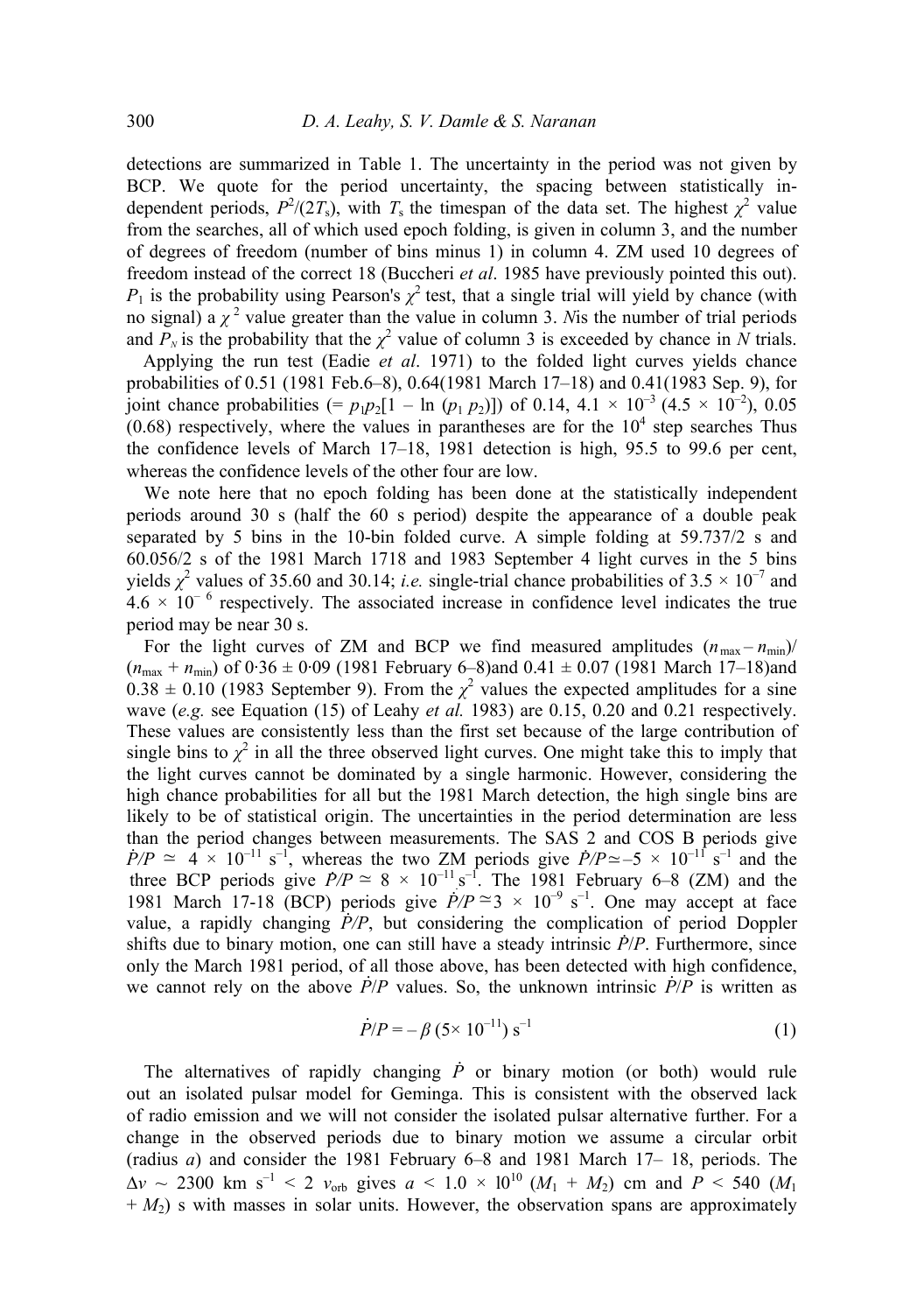| Table 1. Statistical significance of detections of 59 s periodicity of 2CG 195+4.                                                 |                                                                             |                 |       |                                                                                                                            |                                                                                          |                                                                                                                            |
|-----------------------------------------------------------------------------------------------------------------------------------|-----------------------------------------------------------------------------|-----------------|-------|----------------------------------------------------------------------------------------------------------------------------|------------------------------------------------------------------------------------------|----------------------------------------------------------------------------------------------------------------------------|
| Date (ref.)                                                                                                                       | Period (error)                                                              |                 |       |                                                                                                                            |                                                                                          | $P_{\mathbf{X}}$                                                                                                           |
| 1 (ZM)<br>(BCP)<br>Jan. 29-Feb. 1 (<br>Sept. 29 (BCP)<br>Feb. 6-8 (ZM)<br>Mar. 17-18 (BC<br>Sept. 9 (BCP)<br>1979<br>1979<br>1982 | 59.46 (.01)<br>59.466 (.05)<br>59.28 (.01)<br>59.737 (.064)<br>60.056 (.05) | 324442<br>32442 | (918) | $1.4 \times 10^{-2}$<br>1.7 × 10 <sup>-4</sup><br>6.6 × 10 <sup>-4</sup><br>1.2 × 10 <sup>-6</sup><br>$5.7 \times 10^{-5}$ | 200<br>400<br>600, 10 <sup>449</sup><br>600, 10 <sup>449</sup><br>300, 10 <sup>449</sup> | 0.94<br>0.066<br>0.064<br>7.4 × 10 <sup>-4</sup> , 1.2 × 10 <sup>-21</sup><br>2.0 × 10 <sup>-2</sup> , 0.49 <sup>(a)</sup> |
|                                                                                                                                   |                                                                             |                 |       |                                                                                                                            |                                                                                          |                                                                                                                            |

| - 201 - 201            |
|------------------------|
|                        |
|                        |
|                        |
|                        |
| ֦                      |
|                        |
|                        |
|                        |
|                        |
|                        |
|                        |
| <b>CO a marindinir</b> |
|                        |
|                        |
|                        |
|                        |
|                        |
|                        |
| datact: an             |
| j                      |
|                        |
|                        |
| ---------              |
|                        |
|                        |
|                        |
|                        |
|                        |
|                        |
|                        |
| tatistica              |
|                        |
|                        |
| ble 1.                 |
|                        |
|                        |

<sup>(a)</sup> Separate values for two searches.<br>(b) It is assumed  $v = 18$  as in 1981 Feb. 6-8 (ZM). In the latter, v is quoted erroneously by ZM as 10, the correct value being 18 (Buccheri et al. 1985).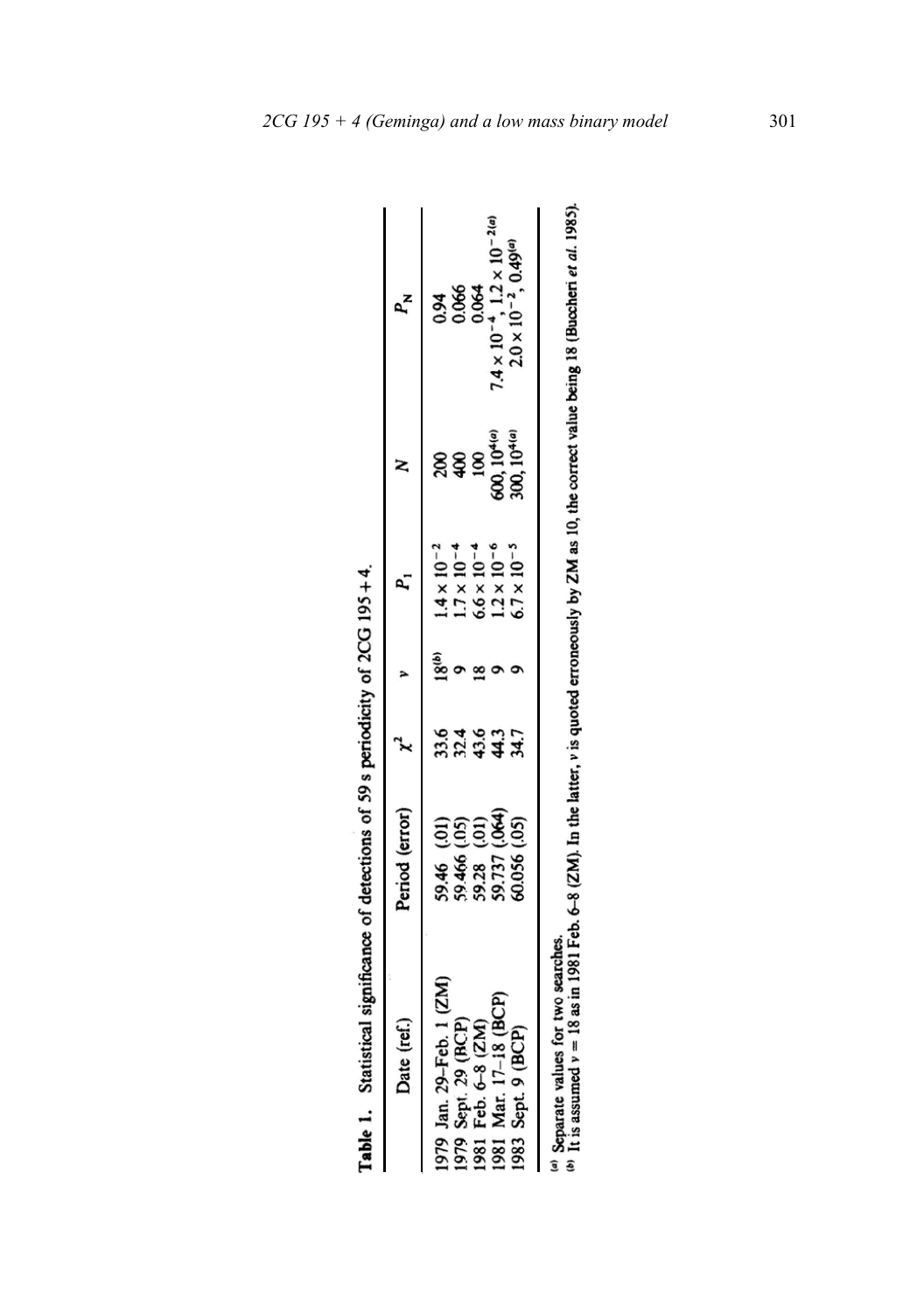$10<sup>5</sup>$  s, so averaging over an orbit should occur except at long periods. Orbital periods greater than  $10^5$  s require  $M_1 + M_2 > 200$   $M_{\odot}$ , at variance with optical observations unless one of the objects is a massive black hole. In this case the low-mass object would be the source of both the X and *γ-*ray radiation to give the large Doppler shifts.

### **3. Low-mass accretion binary model**

The ratio of X-ray flux (0.2 to 4 keV) to *y*-ray flux (> 100 MeV),  $L_X / L_y$  is 10<sup>-3</sup>. This suggests that X-rays may be due to reprocessing of *γ-*rays on the surface of a companion to the *γ-*ray source (as suggested by BCP).Then using the best period data and ignoring *.P* over the one month interval in 1981, we find a binary period (= beat period) of 7700  $\pm$  1200 s. Kepler's law gives

$$
a = (M_1 + M_2)^{1/3} (5.9 \pm 0.6) \times 10^{10} \text{ cm}
$$
 (2)

and for a circular orbit, the velocity of *M*<sup>1</sup>

$$
V_1 = 490 (M_1 + M_2)^{-2/3} M_2 \text{ km s}^{-1}.
$$
 (3)

Fig. 3b of BCP allows an upper limit to be placed on  $V_1$  of 370 km s<sup>-1</sup>. This is obtained by noting that the peak in  $\chi^2$  versus period has a width of 0.15 s which is similar to the predicted value  $P^2/T_s$  with  $T_s$  the timespan of the observation. For a *γ*-ray source mass  $(M_2)$  of 1.4  $M_\odot$  (*i.e.* a neutron star), we find  $M_1 > 1.1$   $M_\odot$  and a > 8  $\times$  10<sup>10</sup> cm. For  $M_2$ as low as 1.0  $\hat{M}_{\odot}$  one has  $M_1 > 0.51$   $M_{\odot}$  and a  $> 6.7 \times 10^{10}$  cm.

Here we note that the binary model predicts that the values of period derivative for the neutron star *γ*-rays and reprocessed companion X-rays will be almost the same, differing only slightly due to orbital period derivative. Then the negative *γ*-ray period derivative of ZM is in conflict with the positive X-ray period derivative of BCP. The low statistical reliability of the period derivatives is the likely cause of the conflict and is the reason for writing (Equation 1) with the parameter *β.*

The 1 solar mass companion is consistent with the optical observations of the 21.3 mag candidate for a solar type star (G0) if the distance is 2.9 kpc. For a companion of 0.5  $M_{\odot}$ , the distance estimate is reduced to 700 pc. The Roche lobe is  $> 3 \times 10^{10}$  cm, consistent with accretion onto a neutron star from an accretion disc. The accretion disc model of Ghosh & Lamb (1979) gives

$$
\dot{P}/P = -6.1 \times 10^{-11} n(\omega_e) \mu_{30}^{2/7} (P/60 \text{ s}) L_3^{6/7}.
$$
 (4)

Here  $n(\omega_s)$  is the dimensionless torque,  $\omega_3$  is the fastness parameter,  $\mu_{30}$  is the magnetic moment in gauss cm<sup>3</sup> and  $L_{37}$  is the accretion luminosity in units of  $10^{37}$  erg s<sup>-1</sup>. The accretion luminosity is related to the *γ-*ray luminosity *L<sup>γ</sup>* by the *γ*-ray production efficiency α:

$$
L_{37} \times 10^{37} \text{ erg s}^{-1} = \alpha^{-1} L_y = 1.9 \times 10^{35} d_1^2 \alpha^{-1} \text{ erg s}^{-1}
$$
 (5)

where  $d_1$  is the distance in kpc. The fastness parameter  $\omega_s$  depends on the mass, period, magnetic moment and mass accretion rate of the neutron star. Taking a 1.4  $M_{\odot}$  mass, 60 s period and the mass accretion rate required to produce the accretion luminosity, the fastness parameter is expressed as

$$
\omega_{\rm s} = 0.115 \,\alpha^{3/7} \, d_1^{-6/7} \, \mu_{30}^{6/7} \,. \tag{0}
$$

 $\sqrt{6}$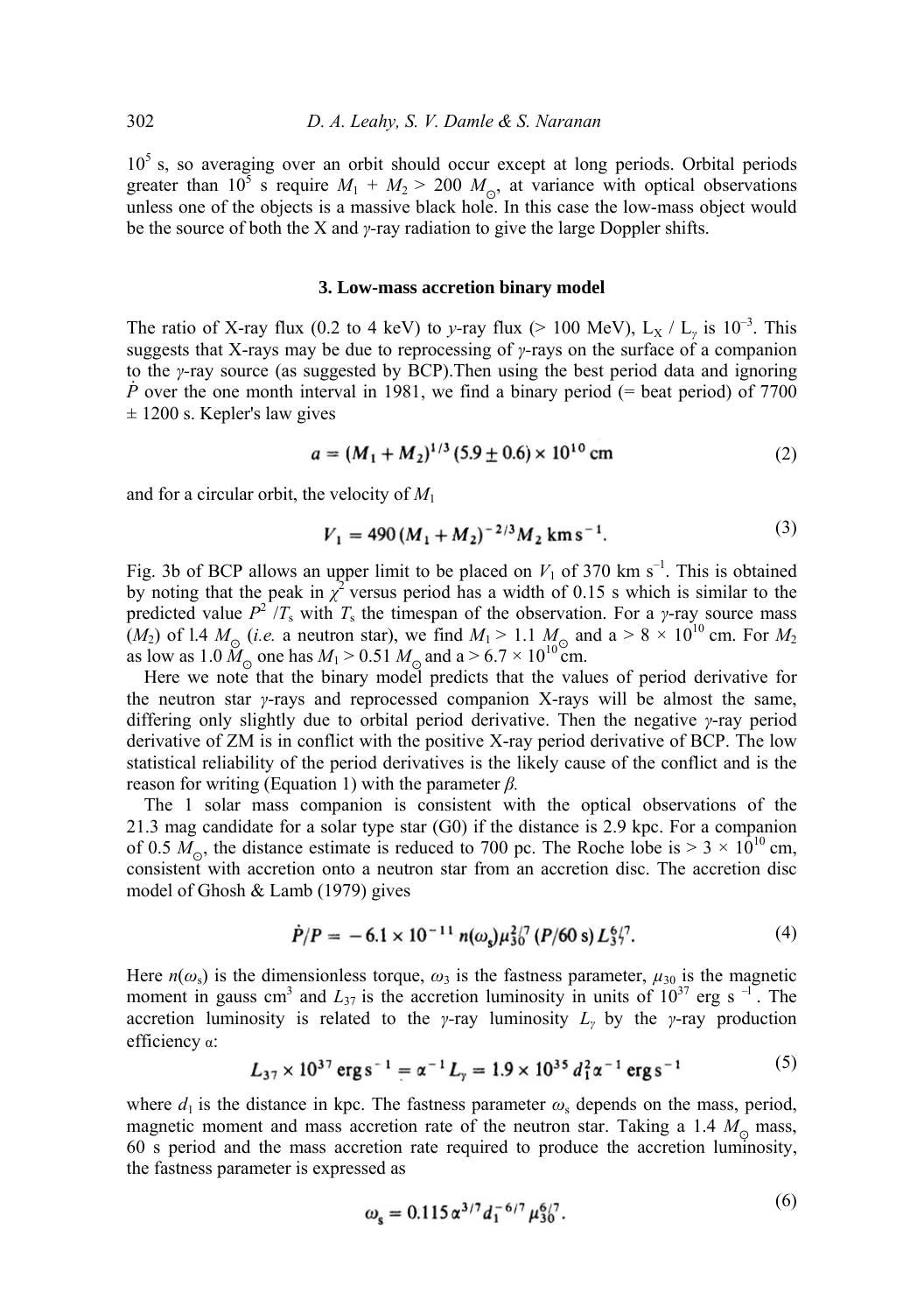There are six parameters *n*,  $\omega_s$ ,  $\mu_{30}$ ,  $L_{37}$ ,  $d_1$  and  $\alpha$  (assuming  $\beta$  is determined by the observations) but only four equations (4), (5), (6) and the *n* ( $\omega$ <sub>s</sub>) relation. Only limited restrictions on the parameters can be obtained in applying the model to  $2CG 195 + 4$ . A rotating accreting neutron star is either a slow rotator  $(n(\omega_s) > 0)$  or a fast rotator  $(n(\omega_s) < 0)$ , with  $0 < \omega_s < 1$ . Eliminatig  $L_{37}$  and  $\mu_{30}$  from Equations (4), (5) and (6), we obtain for  $P = 60$  s,

$$
n(\omega_s) \cdot \omega_s^{1/3} = 11.7 \alpha \beta / d_1^2. \tag{7}
$$

In the slow rotator case (low  $\omega_s$ ),  $0 \le n \le 1.39$  and Equation (7) requires  $\beta > 0$  and  $d_1$ of the order of kpc or more. Taking  $\beta = 1$  (the ZM period derivative) yields  $d_1 = 5.4$  $(1.39/n)^{7/12}$   $\mu_{30}^{-1/6}$   $\alpha^{1/2}$  kpc, with a weak dependence of distance on  $\mu_{30}$ . If the values of  $\mu_{30}$  and  $\alpha$  are typical (1 and 0.1 respectively) then a distance of  $\gtrsim$  2 kpc is implied in the slow rotator case. On the other hand, for the fast rotator case  $(n < 0)$ ,  $\omega_s$  must be greater than 0.35 (Ghosh & Lamb 1979) which gives  $d_1 < 0.27 \alpha^{1/2} \mu_{30}$  kpc. For  $\alpha = 0.1$ , this gives an upper limit of 85  $\mu_{30}$  pc. For  $\mu_{30}$  in the range 1 to 10, which is quite typical, a wide range of upper limits to distances (100–1000 pc) is allowed.

From the Einstein IPC data, Bignami, Caraveo & Lamb (1983) infer a low hydrogen column density  $(N_H < 2 \times 10^{20} \text{ cm}^{-2})$  and an upper limit of 200 pc for the distance. It is well known that  $N_H$  towards the Crab nebula which is about  $15^{\circ}$  away from Geminga and at a distance of  $\sim 2$  kpc, is  $3 \times 10^{21}$  cm<sup>-2</sup> (Rappaport *et al.* 1969; Ivengar *et al.* 1975). However, it is interesting to observe that the contours of  $N_{\rm H}$  in the solar neighbourhood, deduced from satellite ultraviolet observations (Frisch & York 1983) show a remarkable asymmetry with low neutral hydrogen densities in the quadrant  $180^\circ < l < 270^\circ$ . The contour corresponding to  $N_H = 5 \times 10^{18}$  cm<sup>-2</sup> corresponds to a distance  $> 200$  pc in  $180^{\circ} < l < 270^{\circ}$  whereas towards  $l \sim 0$ , it corresponds to distances < 15 pc. In the general direction of Geminga ( $l = 195^\circ$ ,  $b = 4^\circ$ ),  $N_H$  in the range of  $(5-10) \times 10^{20}$  cm  $^{-2}$  is indicated up to a distance of  $\sim 1$  kpc. Drastic change in  $N_{\rm H}$  in two directions (Crab and Geminga) 15° apart is not unlikely. Further, the low  $N_{\rm H}$ in the direction of Geminga is, in principle, not inconsistent with  $a \sim 1$  kpc distance if the density of the hot component of the interstellar medium which has a filling factor of 0.7–0.8 is 0.003 cm<sup>-3</sup> (McKee & Ostriker 1977). It is essential to probe the density of neutral hydrogen in the direction of the particular line of sight towards Geminga to obtain a good estimate of the distance.

If we assume however, a distance of about few hundred pc for Geminga, we can rule out the slow rotator model. Equation (7) along with the constraints  $0 < \omega_s < 1$  and  $n < 1.39$ , for  $d_1 = 0.2$  and  $\alpha = 0.1$ , would imply a large negative value of *n*. This corresponds to  $\beta$  < 0 (spin down) and  $\omega_s$  very close to the maximum value of 1. This conclusion emerges directly from Equation (4) as follows: for low distance (few hundred pc)  $L_{37}$  is low and to account for the large *P/P*, it is necessary to have a large  $|n|$ which is possible only for  $n < 0$ . This makes  $\omega_s \sim 1$ ,  $\dot{P}/P > 0$  and hence  $\beta < 0$ (Equation 1). It is believed that under such conditions unsteady accretion may occur (Ghosh & Lamb 1979).

Lastly, we consider the effects of having a pulse period of 30 s rather than 60 s. The binary (beat) period is then  $3800 \pm 600$  s and the constants in Equations (2) and (3) are 2.1 ( $\pm$ 0.2) × 10<sup>10</sup> cm and 350 km s<sup>-1</sup>. Since the expected width  $P^2/T_s$  of the  $\chi^2$  versus *P* curve is less, we may interpret the larger width of  $\chi^2$  versus *P* curve of BCP for the 1981 March 17–18 data as positive evidence for Doppler shifts. Then we obtain  $M_1 \simeq 1 M_{\odot}$ for  $M_2 = 1.4 M_{\odot}$ . The results of the accretion model are only changed slightly.